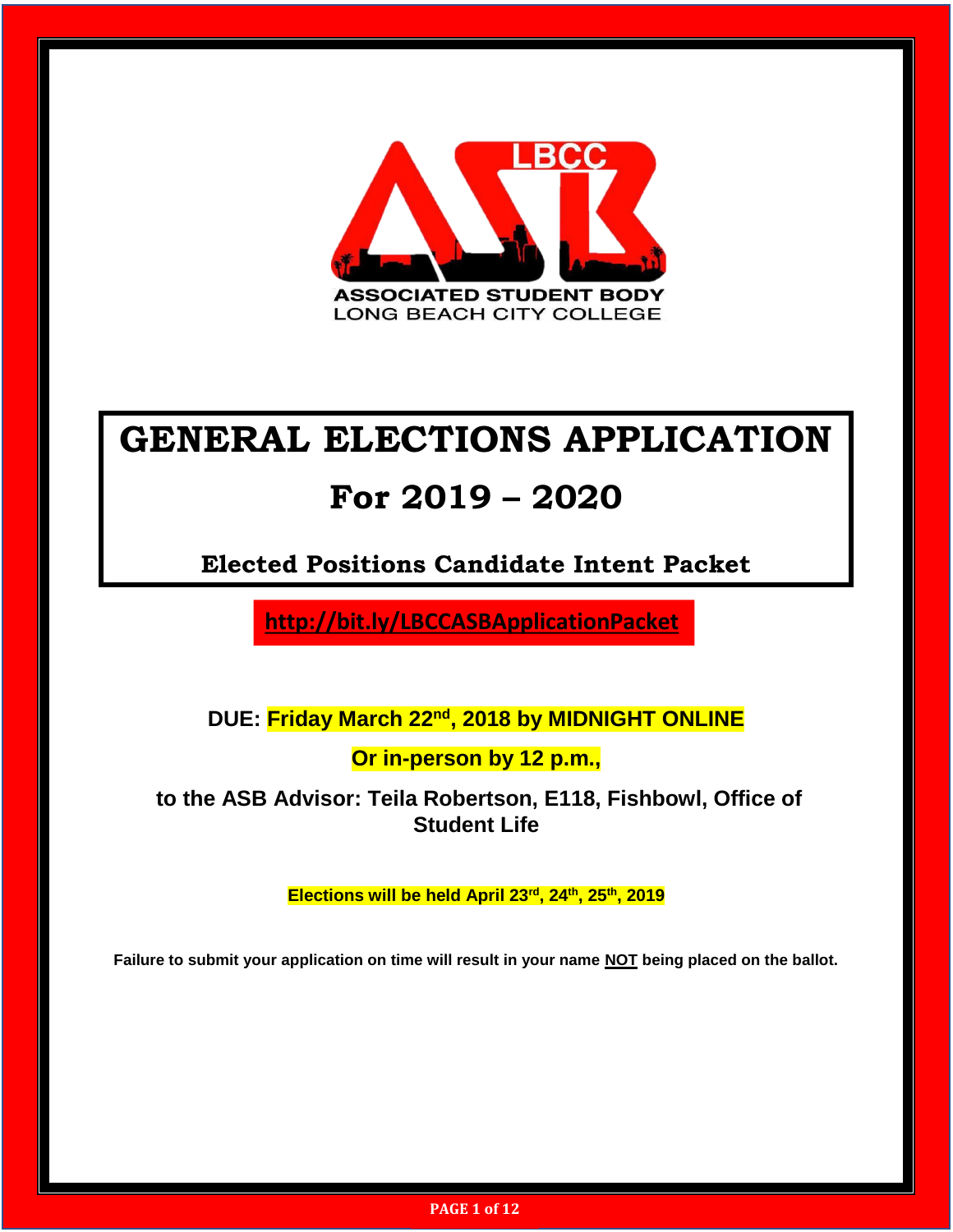# **CANDIDATE CHECKLIST**

| Complete the General Application                                                                                                  |
|-----------------------------------------------------------------------------------------------------------------------------------|
| Complete the Supplemental Application                                                                                             |
| Must have a one-on-one with the ASB Advisor                                                                                       |
| Currently enrolled at LBCC and possesses a valid College Services Card.                                                           |
| Enrolled in a minimum of six (6) units while holding office.                                                                      |
| Completed six (6) units the semester preceding the assumption of office and have provided an<br>unofficial copy of my transcript. |
| Has served no more than five (5) semesters in ASB Leadership positions.                                                           |
| Cumulative G.P.A. of 2.5 for ASB Cabinet positions or 2.0 for all other leadership positions.                                     |
| Completion ratio of .670.                                                                                                         |
| Meet the LBCC attendance requirement.                                                                                             |
| Candidate shall not be serving as president of any other organization at LBCC while holding an ASB<br>leadership position.        |
| Candidate is not seeking more than one ASB leadership position at the same time.                                                  |
| Submit a current photo to trobertson@lbcc.edu                                                                                     |
| I have read and understand the eligibility requirements for holding office as stated in the ASB<br><b>Operating Bylaws.</b>       |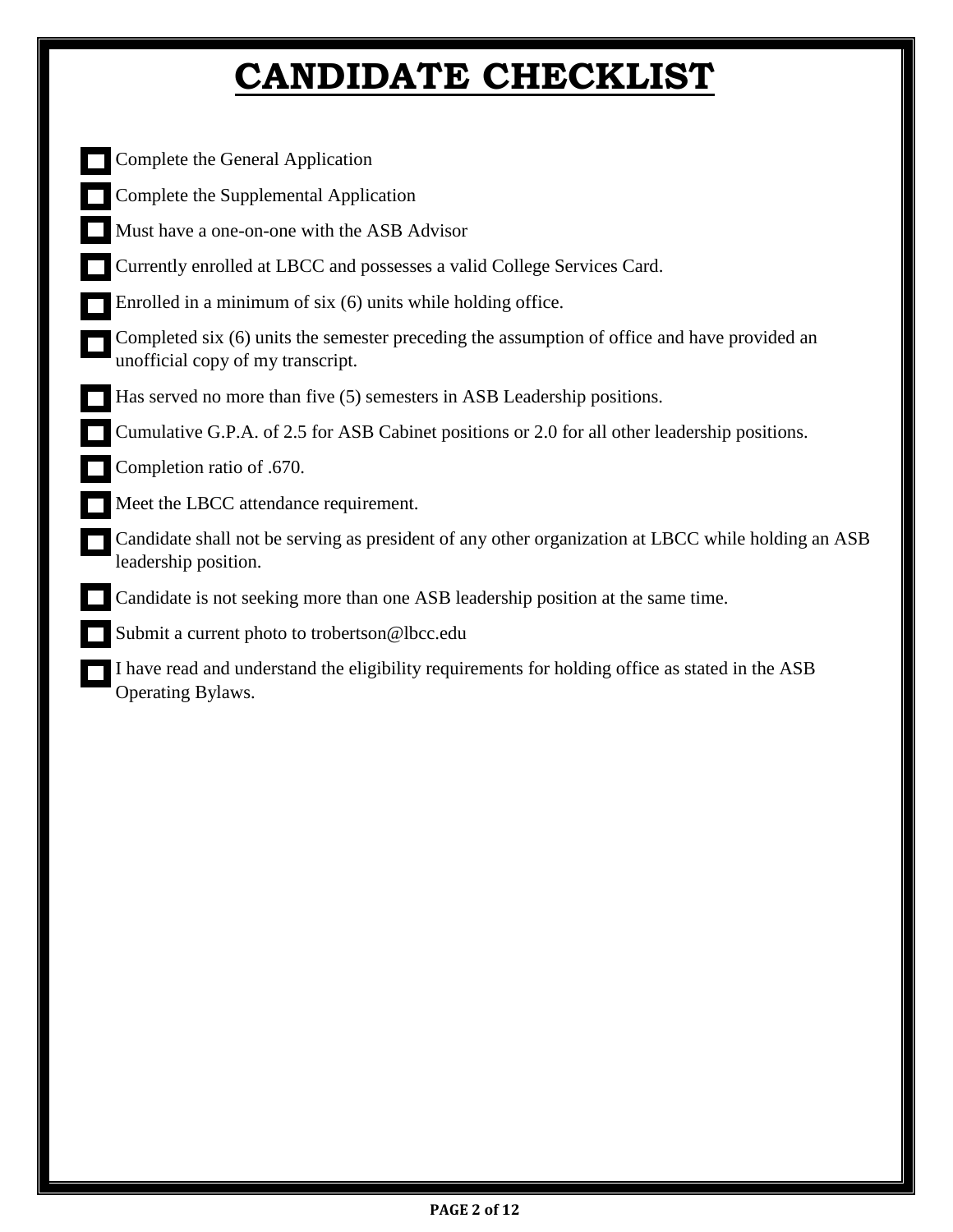## **CANDIDATE INFORMATION PAGE**

(1) Print your full name: \_\_\_\_\_\_\_\_\_ Date:

(2) Title of the position you are seeking:

**Open Positions (circle one):**

| <b>ASB</b><br><b>President</b> | LAC<br>Vice<br><b>President</b> | <b>PCC</b><br>Vice<br><b>President</b> | <b>ASB</b><br><b>Secretary</b> | ASB<br><b>Treasurer</b> | <b>Student</b><br><b>Trustee</b> |
|--------------------------------|---------------------------------|----------------------------------------|--------------------------------|-------------------------|----------------------------------|
|--------------------------------|---------------------------------|----------------------------------------|--------------------------------|-------------------------|----------------------------------|

(3) YOUR NAME/CURRENT TITLE as it will appear on the ballot: \_\_\_\_\_\_\_\_\_\_\_\_\_\_\_\_\_\_\_\_\_\_\_\_\_\_\_\_\_\_\_

| This is to verify my intent to run for the elected position of | on the ASB Cabinet |
|----------------------------------------------------------------|--------------------|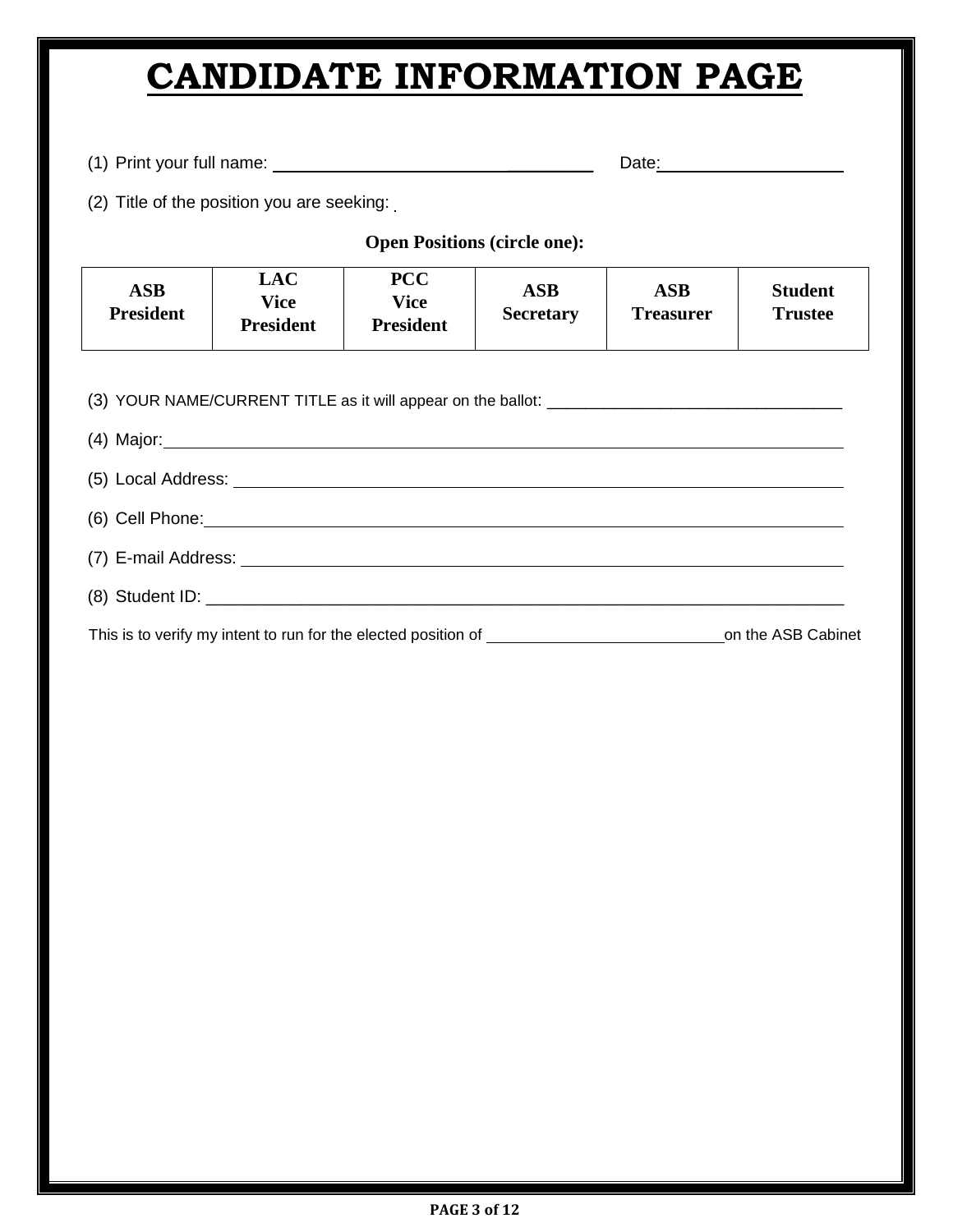| <b>ELECTION CALENDAR</b>           |                                                                                                                                                                                                                                          |  |  |
|------------------------------------|------------------------------------------------------------------------------------------------------------------------------------------------------------------------------------------------------------------------------------------|--|--|
|                                    | <b>APPLICATION GOES LIVE!</b>                                                                                                                                                                                                            |  |  |
| <b>Thursday, February 21st</b>     | <b>WHAT:</b> Applications are available on paper and online<br>WHERE: E118, Fishbowl, Student of Student Life OR at<br>http://bit.ly/LBCCASBApplicationPacket                                                                            |  |  |
|                                    | <b>COMPLETED APPLICATION DEADLINE</b>                                                                                                                                                                                                    |  |  |
| Friday, March 22nd                 | <b>WHEN:</b> Pass the paper application in-person by 5:00 PM or online application by<br>midnight.                                                                                                                                       |  |  |
|                                    | PCC ASB INFORMATION SESSION                                                                                                                                                                                                              |  |  |
| <b>Tuesday, April 2nd</b>          | <b>WHAT:</b> Open for candidates to meet and ask questions to the ASB Cabinet Members and<br>Advisor about the position and campaigning<br><b>WHERE: PCC Student Union (EE-102G)</b><br><b>WHEN:</b> $3:00 \text{ PM} - 4:00 \text{ PM}$ |  |  |
| <b>LAC ASB INFORMATION SESSION</b> |                                                                                                                                                                                                                                          |  |  |
|                                    | WHAT: Open for candidates to meet and ask questions to the ASB Cabinet Members and<br>Advisor about the position and campaigning<br><b>WHERE:</b> LAC Fishbowl (E-118)<br><b>WHEN:</b> $3:00 \text{ PM} - 4:00 \text{ PM}$               |  |  |
| Thursday, April 4th                | <b>EXPENSE SHEETS ARE DUE</b>                                                                                                                                                                                                            |  |  |
|                                    | WHAT: MANDATORY expense sheets are due before active campaigning can begin.<br>Expense sheets must be submitted to Pamela Garrison. LAC E-213 by 5 pm. Receipts must<br>be attached, and no exceptions or excuses.                       |  |  |
|                                    | PCC CANDIDATE CAMPAIGN EVENT                                                                                                                                                                                                             |  |  |
| <b>Tuesday, April 16th</b>         | WHAT: Candidates discuss their campaign/platforms and answer questions from the PCC<br>student population<br>WHERE: EE-Quad (Outside of the PCC Student Union)<br>WHEN: 2:00 PM - 3:00 PM                                                |  |  |
|                                    | LAC CANDIDATE CAMPAIGN EVENT                                                                                                                                                                                                             |  |  |
| Thursday, April 18th               | <b>WHAT:</b> Candidates discuss their campaign/platforms and answer questions from the PCC<br>student population<br><b>WHERE:</b> E-Quad (Outside of the E-Building)<br><b>WHEN: 2:00 PM - 3:00 PM</b>                                   |  |  |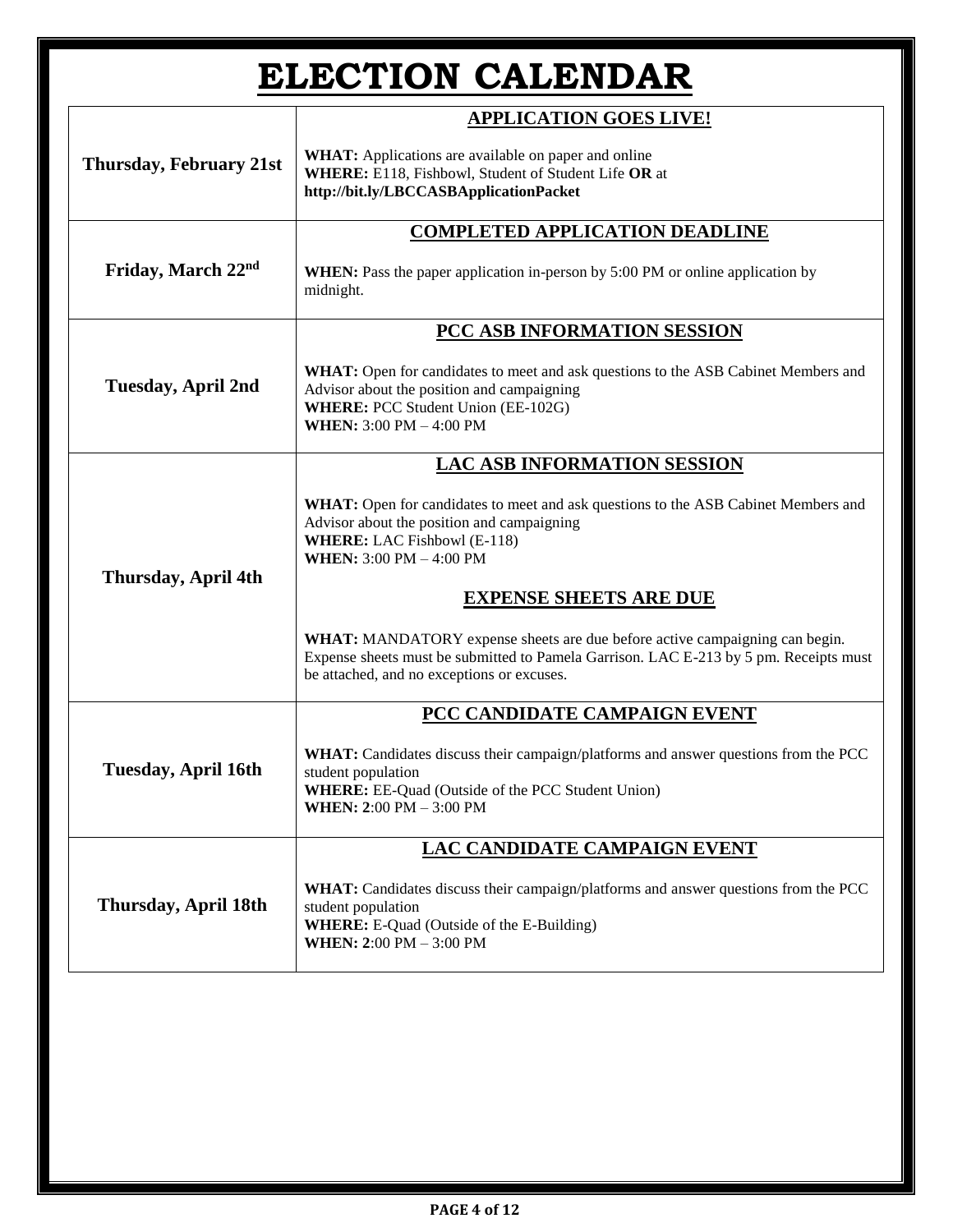## **ELECTION CALENDAR**

|                                         | <b>VOTING IS OPEN</b>                                                                                                                                                                                                                                    |
|-----------------------------------------|----------------------------------------------------------------------------------------------------------------------------------------------------------------------------------------------------------------------------------------------------------|
| Tuesday – Thursday,<br>April 23rd -25th | WHEN:<br>April $23^{rd}$ - Elections at PCC: 9:00 a.m. - 1:00 pm and 5:00 pm. - 7:00 pm<br>April $24th$ - Elections at LAC/PCC: 9:00 am - 1:00 pm and 5:00 pm - 7:00 pm<br>➤<br>April $25th$ - Elections at LAC: 9:00 am - 1:00 pm and 5:00 pm - 7:00 pm |
| <b>Wednesday, May 1st</b>               | <b>RESULTS ARE POSTED</b>                                                                                                                                                                                                                                |
| Friday, May 17th                        | <b>MANDATORY TRAINING FOR INCOMING CABINET MEMBERS</b><br><b>WHEN: 10:00 AM</b><br><b>WHERE: Fishbowl, E-118</b>                                                                                                                                         |
| Friday, May 31 <sup>st</sup>            | Installation of 2019 – 2020 Officers at Student Life Banquet<br><b>WHEN: 6:00 PM</b><br><b>WHERE: The Grand Long Beach</b>                                                                                                                               |

## **SIGNATURES AND TABLING**

The candidates that are running for a position of an Executive Board must get **500 signatures** for **ASB President** and **Student Trustee** and **200 signatures** for **LAC Vice President**, **PCC Vice President**, **ASB Secretary** and **ASB Treasurer** respectively. Candidates can reserve a table and chair to get signatures from the students in both LAC and PCC. Please use the table below to set a time, date and location.

| <b>LOCATION</b> | <b>TIME</b> | <b>DATE</b> |
|-----------------|-------------|-------------|
|                 |             |             |
|                 |             |             |
|                 |             |             |
|                 |             |             |
|                 |             |             |
|                 |             |             |
|                 |             |             |
|                 |             |             |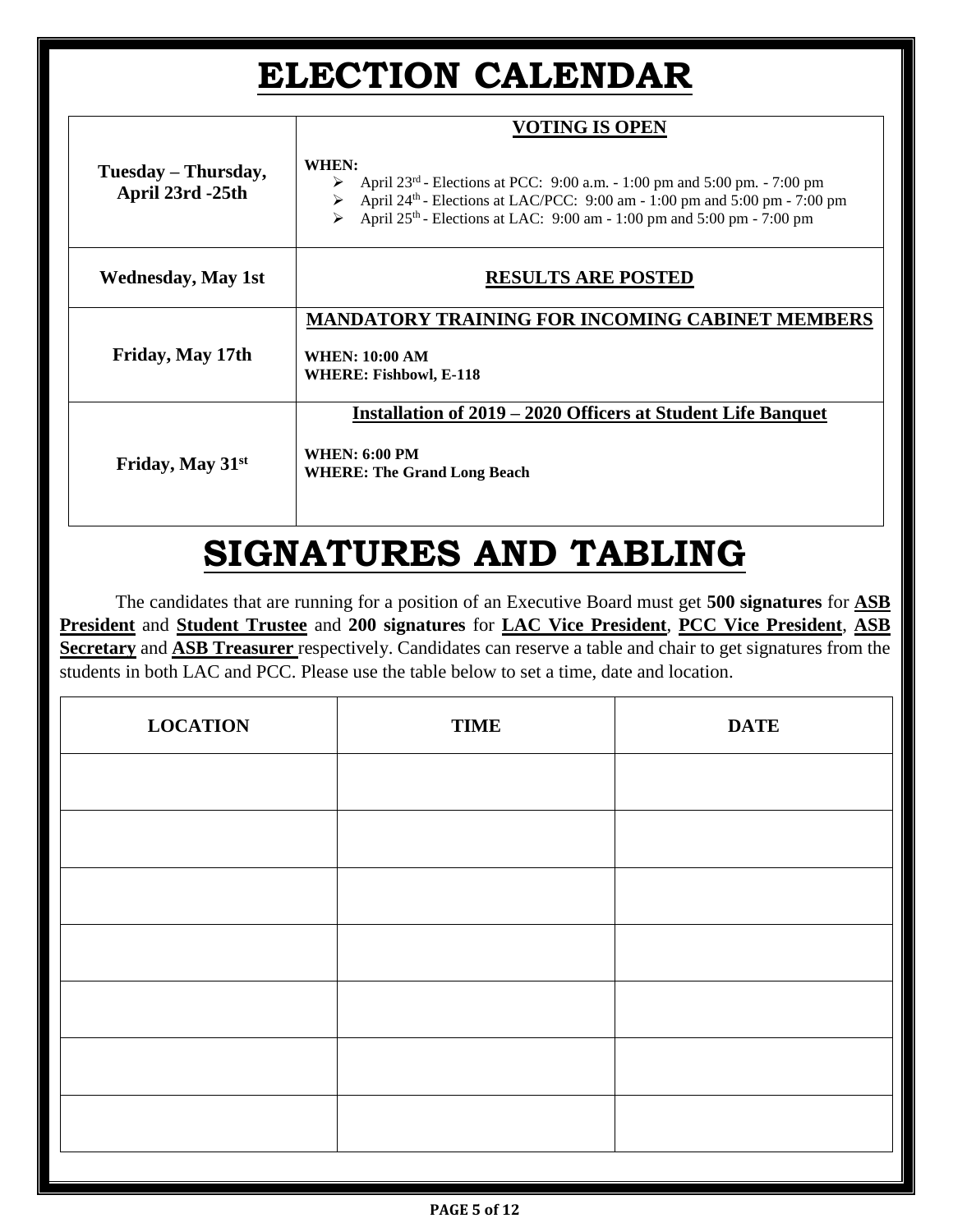# **ELECTION PETITION FOR CANDIDACY**

|       | SIGNATURE | $\mathsf{CSC\#}$ |     | SIGNATURE | $\mathsf{CSC\#}$ |
|-------|-----------|------------------|-----|-----------|------------------|
| 1.    |           |                  | 26. |           |                  |
| 2.    |           |                  | 27. |           |                  |
| 3.    |           |                  | 28. |           |                  |
| 4.    |           |                  | 29. |           |                  |
| 5.    |           |                  | 30. |           |                  |
| 6.    |           |                  | 31. |           |                  |
| 7.    |           |                  | 32. |           |                  |
| 8.    |           |                  | 33. |           |                  |
| 9.    |           |                  | 34. |           |                  |
| $10.$ |           |                  | 35. |           |                  |
| 11.   |           |                  | 36. |           |                  |
| 12.   |           |                  | 37. |           |                  |
| 13.   |           |                  | 38. |           |                  |
| 14.   |           |                  | 39. |           |                  |
| 15.   |           |                  | 40. |           |                  |
| 16.   |           |                  | 41. |           |                  |
| $17.$ |           |                  | 42. |           |                  |
| 18.   |           |                  | 43. |           |                  |
| 19.   |           |                  | 44. |           |                  |
| 20.   |           |                  | 45. |           |                  |
| 21.   |           |                  | 46. |           |                  |
| 22.   |           |                  | 47. |           |                  |
| 23.   |           |                  | 48. |           |                  |
| 24.   |           |                  | 49. |           |                  |
| 25.   |           |                  | 50. |           |                  |

**NOTE: To get more copies of the election petition you may request from Teila Robertson or Jan Paolo Canteras at E-118. You may also email us in advance at [troberston@lbcc.edu](mailto:troberston@lbcc.edu) or [asbpresident@lbcc.edu](mailto:asbpresident@lbcc.edu)**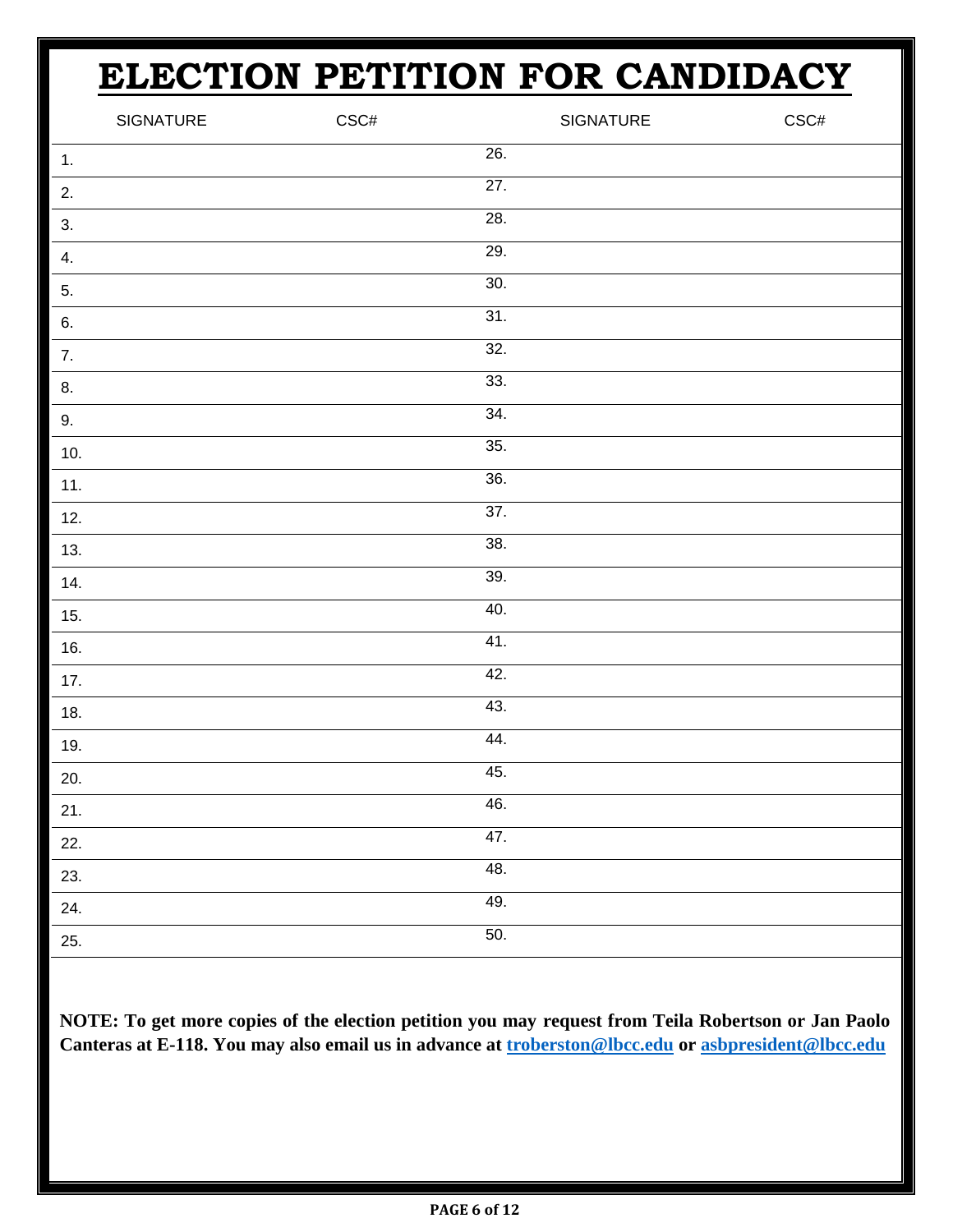### **DUTIES OF THE EXECUTIVE BOARD**

### **ASB President**

- I. To officially represent the entire Student Body of LBCC.
- II. To preside at ASB Cabinet meetings.
- III. To be an ex-officio member on committees and ASB Leadership Committees.
- IV. To establish all committees not provided for by Bylaws, upon ASB Cabinet approval.
- V. To appoint eligible individuals to serve in vacant ASB Cabinet positions, with 2/3 approval of the ASB Cabinet.
- VI. To appoint student District committee members with 2/3 ASB Cabinet approval.
- VII. To attend the ASB Finance Committee as a voting member.
- VIII. To co-host with the Student Trustee a forum for students concerns each semester.
- IX. To be the official delegate of Long Beach City College at Student Senate for California Community Colleges, Region VIII meetings and General Assembly.

### **LAC Vice President**

- I. To assume the duties of the ASB President in the event of any absence.
- II. Chair to the College Services Card Committee.
- III. To be responsible for all General and Special Elections at LAC. Serve as Co-Chair of the Elections Committee with the LAC Vice President or recommend an ASB Cabinet officer for approval as designee.
- IV. To attend the PCC Student Council meetings as a voting member.
- V. To be responsible for all General and Special Elections. Serve as Co-Chair of the Elections Committee with the PCC Vice President or recommend an ASB Cabinet officer for approval as designee
- VI. To attend the ASB Finance Committee as a voting member.
- VII. To hold accountable all members of the ASB Cabinet by any ethical means to serve the LAC students.

### **PCC Vice President**

- I. To assume the duties of the ASB President in the event of any absence.
- II. To Chair the PCC Student Council
- III. To be responsible for all General and Special Elections at PCC. Serve as Co-Chair of the Elections Committee with the LAC Vice President or recommend an ASB Cabinet officer for approval as designee.
- IV. To attend the ASB Finance Committee as a voting member.
- V. To hold accountable all members of the ASB Cabinet by any ethical means to serve the PCC students.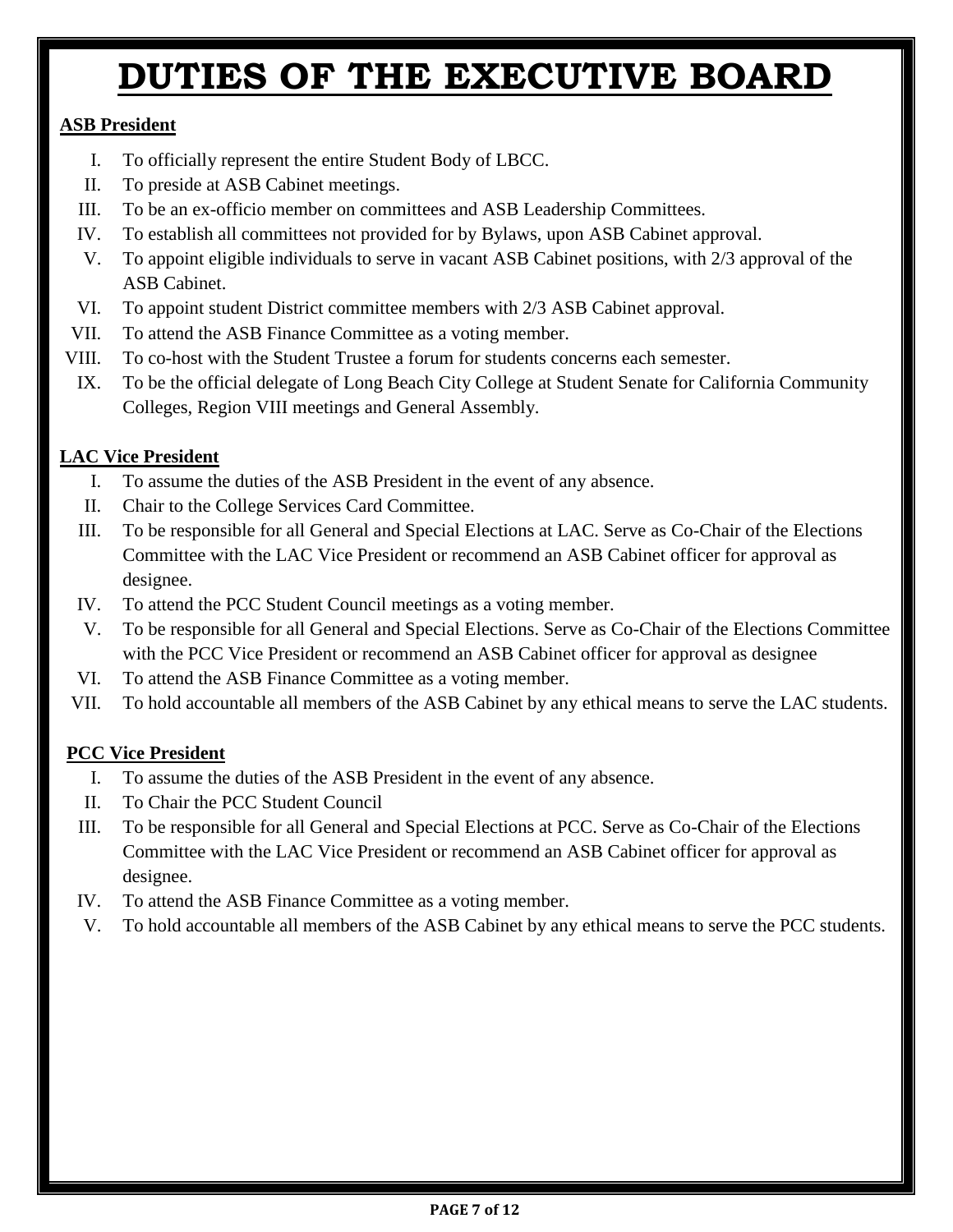## **DUTIES OF THE EXECUTIVE BOARD**

### **ASB Secretary**

- I. The ASB Secretary must serve:
- II. To keep a complete minute record of the acts and transactions of the ASB Cabinet.
- III. To conduct official correspondence of the ASB Cabinet and the Associated Student Body.
- IV. To attend the ASB Finance Committee as a voting member.
- V. To post and distribute ASB Cabinet minutes no later than 72 hours after the perspective meeting.
- VI. To transcribe all ASB Cabinet meetings and help coordinate receptions; including but not limited to: making room arrangements/Meeting preparation, filing, and approvals made by the ASB President and/or the ASB Cabinet.
- VII. To aid the ASB Cabinet in compliance of actions regarding policy and/or procedures.
- VIII. To keep ASB cabinet and Finance committee minuets updated on the T-drive.

### **ASB Treasurer**

- I. To Chair the ASB Finance Committee.
- II. To work with the ASB bank and Advisor to monitor ASB banking balances and procedures on a weekly basis.
- III. To prepare and present the ASB Budget packet to the ASB Cabinet for approval responsibly and soundly.
- IV. To insure all program treasures are proficient in LBCC ASB financial procedures.
- V. To serve as the student representative on the budget advisory committee.
- VI. To ensure that fiscal procedures, guidelines and policies will be consistent with the accounting procedures and internal controls of the Fiscal Crisis & Management Assistance Team (FCMAT) manual.

### **Student Trustee**

- I. To be the official liaison between the ASB Cabinet and the Board of Trustees.
- II. To the best interest of the student body and the ASB Cabinet, as a student member to the Board of Trustees in accordance with local District policy.
- III. To co-host with the ASB President a forum for students concerns each semester.
- IV. To attend the ASB Finance Committee as a voting member.
- V. To attend at least one Region VIII meeting and one Auxiliary Board meeting.
- VI. To commit to a one-year term; effective June 1st in accordance with the Education Code of California.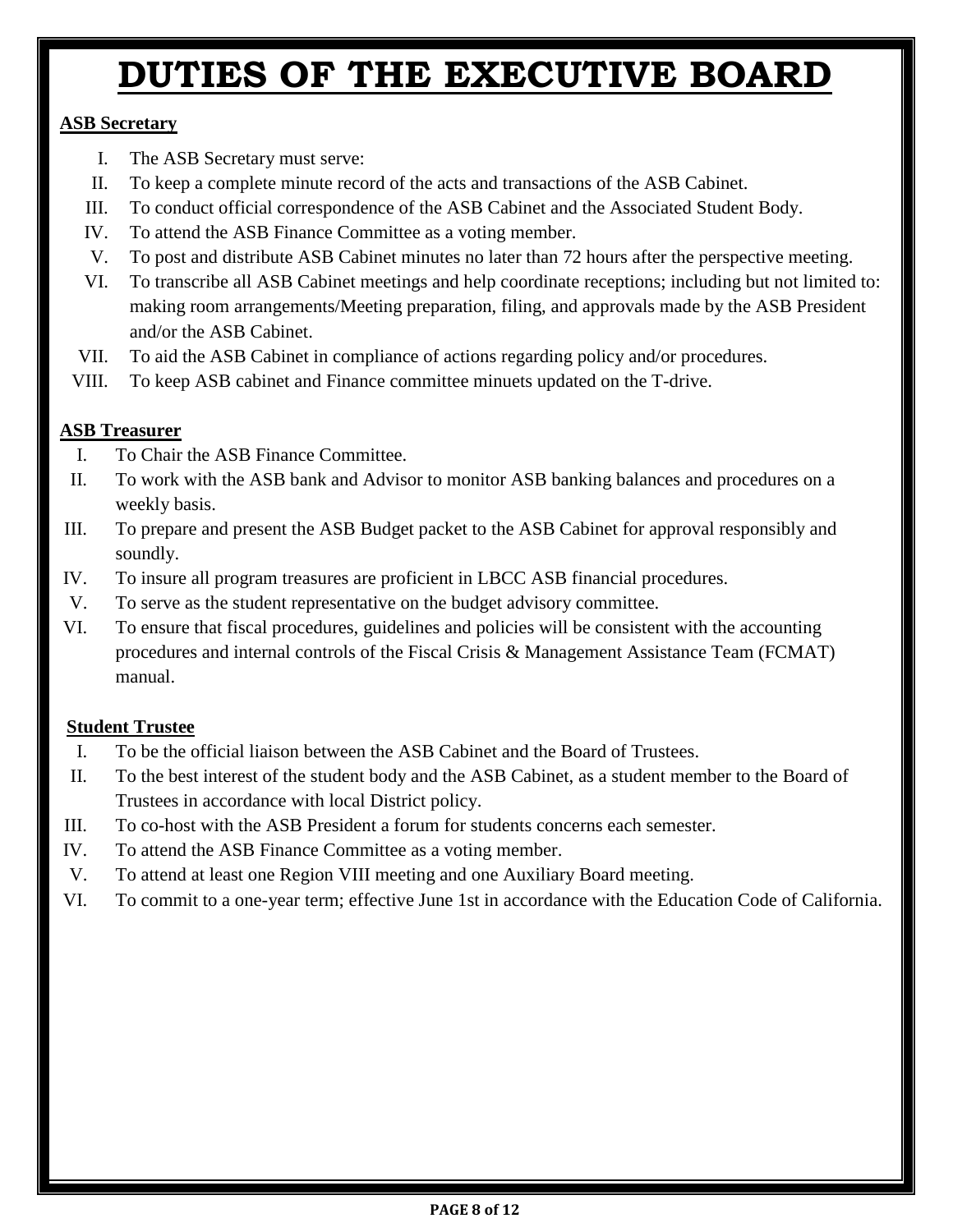### **STUDENT STATEMENT**

#### **ELECTION PREVIEW COVERAGE (online and in the** *Viking***)**

All photos and campaign statements will be posted on the online election's webpage.

Please answer **ONE** question in 150 words or less:

- **A. What brought you to student government and why do you want to serve?**
- **B. What issue(s) do you think needs to be address here on campus and why?**
- **C. What skills do you possess that makes you the most qualified candidate to win?**

# **OPTIONAL ATTACHMENTS**

All candidates may send a 150-word biography and a one-page academic resume that includes your college involvement, academic awards, possible degrees, schools attended, and include relevant skills and experience that pertain to the position you are running for.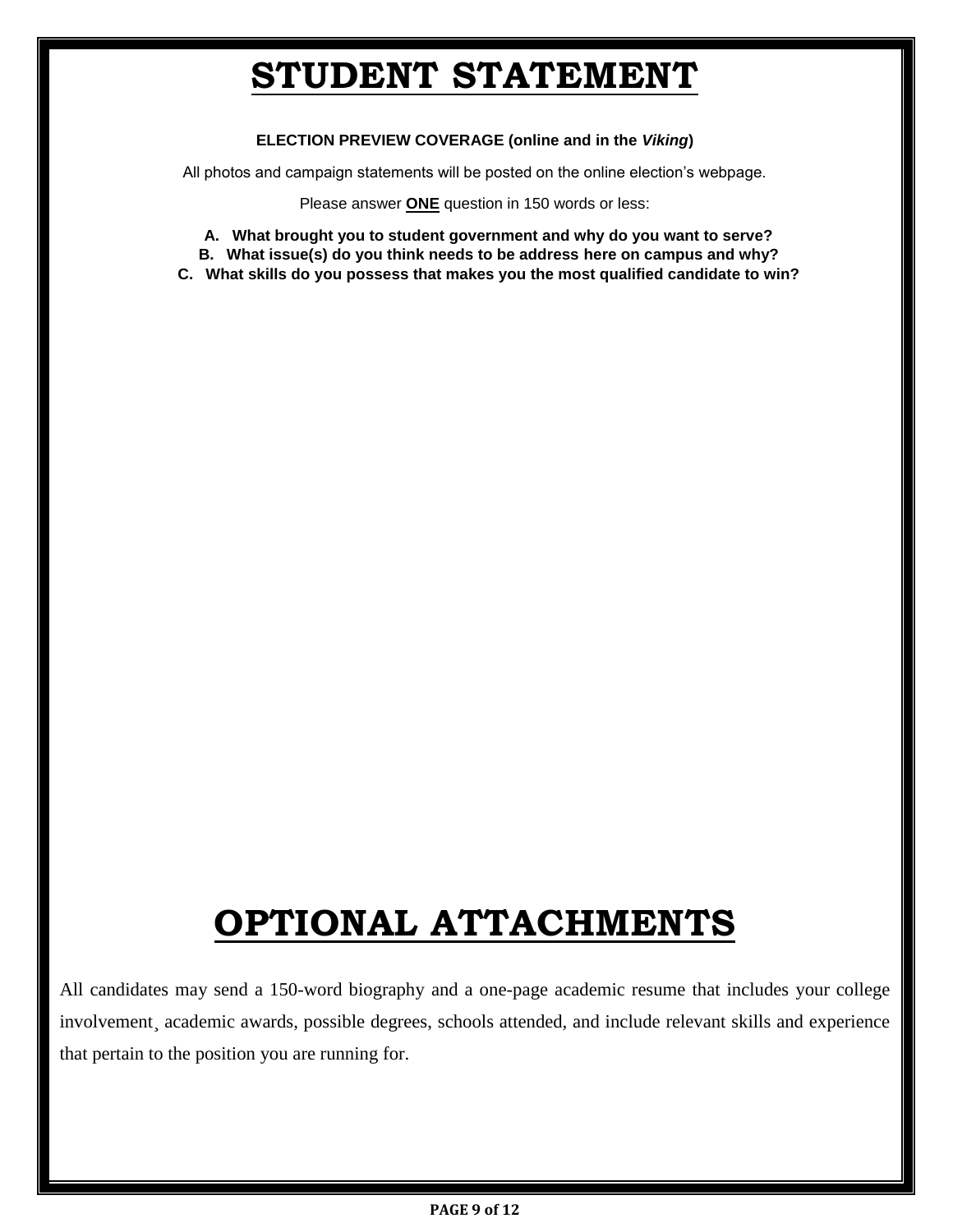## **DECORUM POLICY**

| I<br>for            | accept the duties and responsibilities of the Officer                                                                                                                                                                                                                                                                                                                                                                                                                                                                                                                                                                                                                                                                                                                                                                                                                                                                                                                                                                                                                                                                                                                                                                                                                                       |
|---------------------|---------------------------------------------------------------------------------------------------------------------------------------------------------------------------------------------------------------------------------------------------------------------------------------------------------------------------------------------------------------------------------------------------------------------------------------------------------------------------------------------------------------------------------------------------------------------------------------------------------------------------------------------------------------------------------------------------------------------------------------------------------------------------------------------------------------------------------------------------------------------------------------------------------------------------------------------------------------------------------------------------------------------------------------------------------------------------------------------------------------------------------------------------------------------------------------------------------------------------------------------------------------------------------------------|
| Body                |                                                                                                                                                                                                                                                                                                                                                                                                                                                                                                                                                                                                                                                                                                                                                                                                                                                                                                                                                                                                                                                                                                                                                                                                                                                                                             |
|                     | Government (LBCC ASB) on ______________________.                                                                                                                                                                                                                                                                                                                                                                                                                                                                                                                                                                                                                                                                                                                                                                                                                                                                                                                                                                                                                                                                                                                                                                                                                                            |
| Leader Role:        | During my tenure of the Office position, I agree to adhere to the following conditions for my Public Servant                                                                                                                                                                                                                                                                                                                                                                                                                                                                                                                                                                                                                                                                                                                                                                                                                                                                                                                                                                                                                                                                                                                                                                                |
| check emails daily. | 1. Maintaining the eligibility requirements for your position. (Reference: ASB Constitution,<br><b>Article VIII, Section 1-7)</b><br>2. Perform the duties outlined in the ASB Constitution in regards to my Executive Board<br>positions and/or Representative Position.<br>3. Adhere to and uphold the Long Beach City College Student Code of Conduct and all cabinet<br>expectations outlined on Page 3-4 in the ASB Curriculum.<br>4. Assume all responsibilities in having complete authority for my actions and behaviors in the<br>execution of my Executive Board position and/or Representative Position.<br>5. Attending all ASB Meetings, ASB Committees, District Committees and other activities that<br>are compulsory to your position.<br>6. Respecting the diversity and dignity of all the students, college officials, faculty and staff.<br>7. Serving with integrity and honesty.<br>8. Adhere to Robert's Rules of Order, Parliamentary Procedures and the Brown Act.<br>9. Disclose all conflict(s) of interest circumstances that pertain to each respected position.<br>10. As an elected and appointed member, one must respond to all communications from students,<br>staff, administrators and advisor in a timely manner (within 24 hours). ASB members must |
|                     |                                                                                                                                                                                                                                                                                                                                                                                                                                                                                                                                                                                                                                                                                                                                                                                                                                                                                                                                                                                                                                                                                                                                                                                                                                                                                             |
|                     |                                                                                                                                                                                                                                                                                                                                                                                                                                                                                                                                                                                                                                                                                                                                                                                                                                                                                                                                                                                                                                                                                                                                                                                                                                                                                             |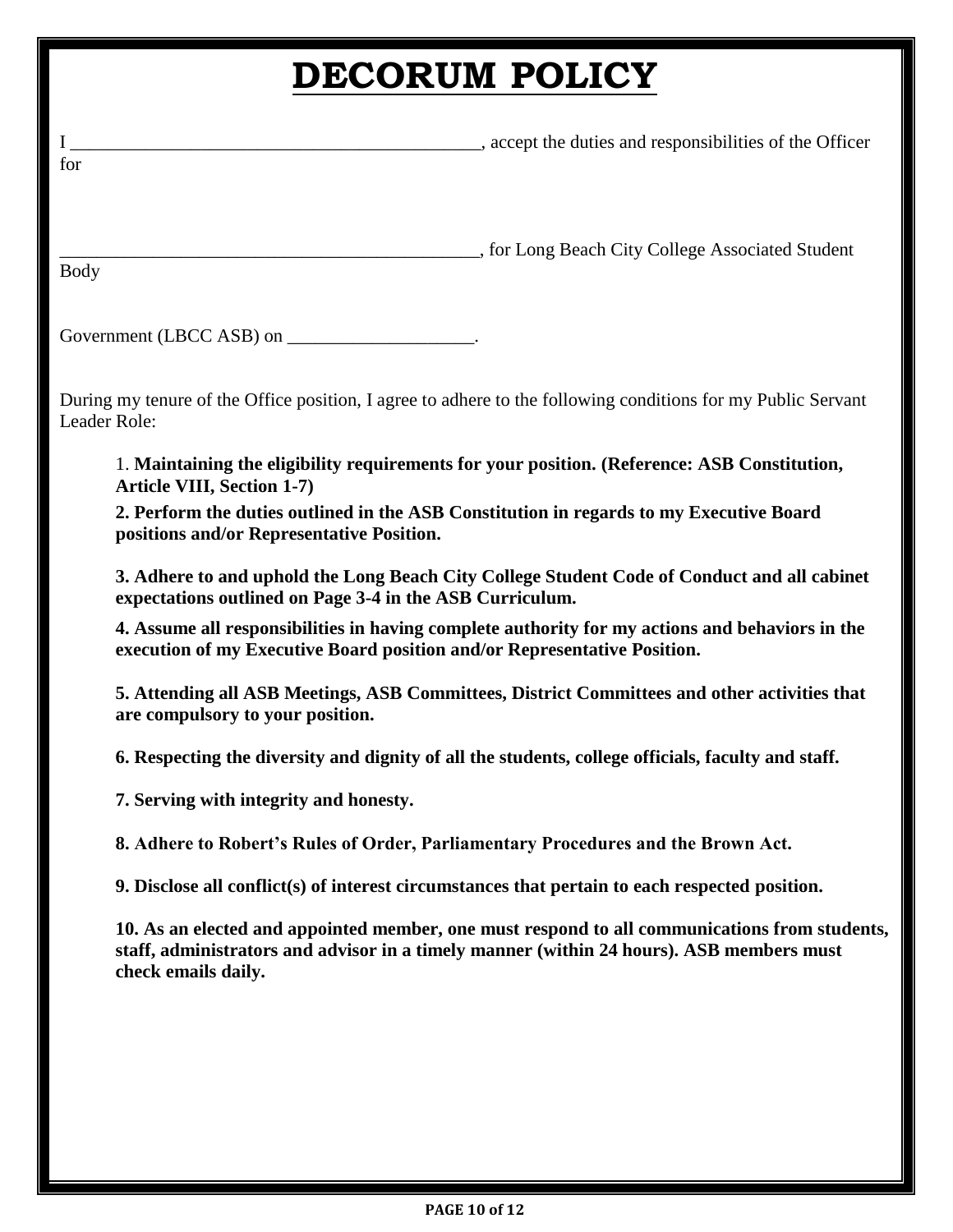## **DECORUM POLICY**

### **ASB MATERIALS/SWAG**

I acknowledge receipt of a polo, nametag and other ASB related materials/swag. I also agree not to loan, transfer, give possession for misuse, modify or alter the materials/swag items. I further agree not to cause, allow or contribute to the making of any unauthorized copies of my personalized materials/swag. These items issued is responsibility of student office and not subject for loan to a third party of duplication. A \$10 (or more) per item administrative fee will be assessed for any lost or stolen items to cover expenses. Nambe tags and Polo must be worn in the ASB meetings, during office hours and at all times and at any and all events that is sponsored by ASB or official College events. The Nametag and Polo are property of ASB until the end of the officers' appointed, which then the officer may keep it as a personal souvenir. I understand and agree that violations of this agreement or loss of the materials/swag items due to my negligence may result in disciplinary action and may render me responsible for the expenses for a new material/swag.

#### **COMPENSATION**

Due to the nature of the position, this position represents the voices of the constituents and the LBCC Community; thus, my services are voluntary. This position is considered under the status of a LBCCD volunteer. *(Excluding the Student Trustee Position)* 

#### **TERMS**

If the Officer does not adhere to the items outlined above in this agreement or what is stated in the LBCCD, LBCC and ASB polices, the individual may result in disciplinary actions by ASB and/or Long Beach City College and if the conduct or performance is unacceptable, the individual can be reviewed by the Director of Student Discipline and Student Life.

 *Officer Name Signature Date* 

\_\_\_\_\_\_\_\_\_\_\_\_\_\_\_\_\_\_\_\_\_\_\_\_\_\_\_\_\_\_\_\_\_ \_\_\_\_\_\_\_\_\_\_\_\_\_\_\_\_\_\_\_\_\_\_\_\_\_\_\_\_\_\_\_\_\_ \_\_\_\_\_\_\_\_\_\_\_\_\_\_\_\_\_\_\_\_\_

 *ASB Advisor Name (print) ASB Advisor Signature Date*

\_\_\_\_\_\_\_\_\_\_\_\_\_\_\_\_\_\_\_\_\_\_\_\_\_\_\_\_\_\_\_\_\_ \_\_\_\_\_\_\_\_\_\_\_\_\_\_\_\_\_\_\_\_\_\_\_\_\_\_\_\_\_\_\_\_ \_\_\_\_\_\_\_\_\_\_\_\_\_\_\_\_\_\_\_\_\_